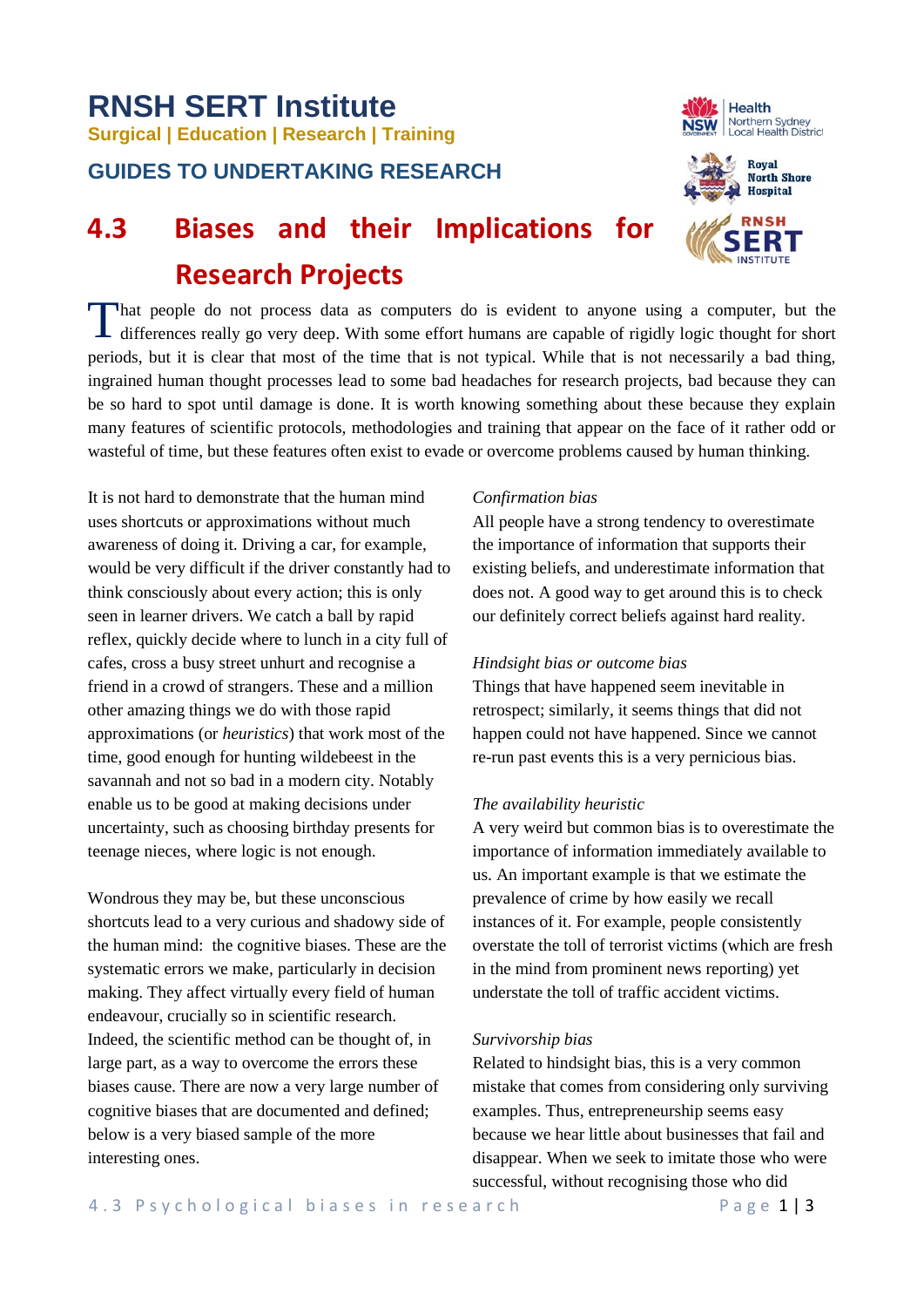similarly were unsuccessful, we fall prey to this bias. Bill Gates dropped out of college, but not many college dropouts do as well as him.

#### *Overconfidence bias*

We obviously and strikingly overestimate our abilities while underestimating our overconfidence, leading us to take far greater risks than otherwise, hence the recklessness of youth. This bias influences much of what we do. Related to this is the *Dunning-Kruger effect*, whereby those with high expertise tend strong to underestimate their expertise. Those with low expertise tend to overestimate their expertise, with unfortunate effects.

#### *Narrative bias*

The tendency to put strong and inappropriate faith in information that fits well with a good story.

#### *The ostrich effect*

A tendency to ignore dangerous or negative information, which is related to confirmation bias.

#### *Selective perception*

The tendency for expectations to influence how strongly we perceive things. This is particularly important in pain management.

#### *Zero risk bias*

Humans are very poor at estimating risk. Thus, even small risks cause stress, leading to preference for certainty even though it may be counterproductive. This is an important consideration in counselling patients about procedure risks and disease outcomes.

#### *Pro-innovation bias*

The tendency to overestimate the usefulness of something if it shows novelty.

#### *Anchoring bias*

A puzzling tendency to over-rely on the first piece of information encountered. Thus, the first number suggested tends to frame a negotiation over price, or affect estimate of a quantitative parameter.

### *Clustering illusion*

The tendency to see patterns in random events or data, rather like seeing faces in the clouds. A lot of false beliefs come from this bias.

#### *Choice support bias*

The strong tendency to feel positive about something you have chosen or publicly support. This is why your own dog is great even if no one else agrees.

#### *Collider bias*

A hard one to but very important in clinical research. Collider bias arises when risk exposure and outcomes affect a third variable (the 'collider'); controlling for the latter variable distorts interpretations. Thus looking at an association between two diseases in hospital inpatients can cause bias both diseases increase the likelihood of hospitalisation. The latter increasing the cooccurrence of the two diseases disproportionately (since only hospitalised people are studied) compared to the general population.

#### *Recency bias*

Believing (for no good reason) that newer data is more reliable than older data, and that recent trends have a high likelihood of continuing into the future.

#### *Bandwagon effect*

That well known tendency of other people to adopt a belief based on how many people believe it.

#### *Blind spot bias, or cognitive bias bias*

The lack of recognition of our own biases while being aware of the biases in others.

#### *The Catalogue of Bias*

The large number of biases affecting biomedical research have been systematically documented (with updating as new ones become defined) by a project called the Catalogue of Bias. This is worth a look, as it gives examples as well as strategies to overcome them – go to the website catalogofbias.org

## *Research and the scientific method*

While there are many ways to make mistakes, there are also many ways to overcome them. In science, the way is the systematic checking of ideas and